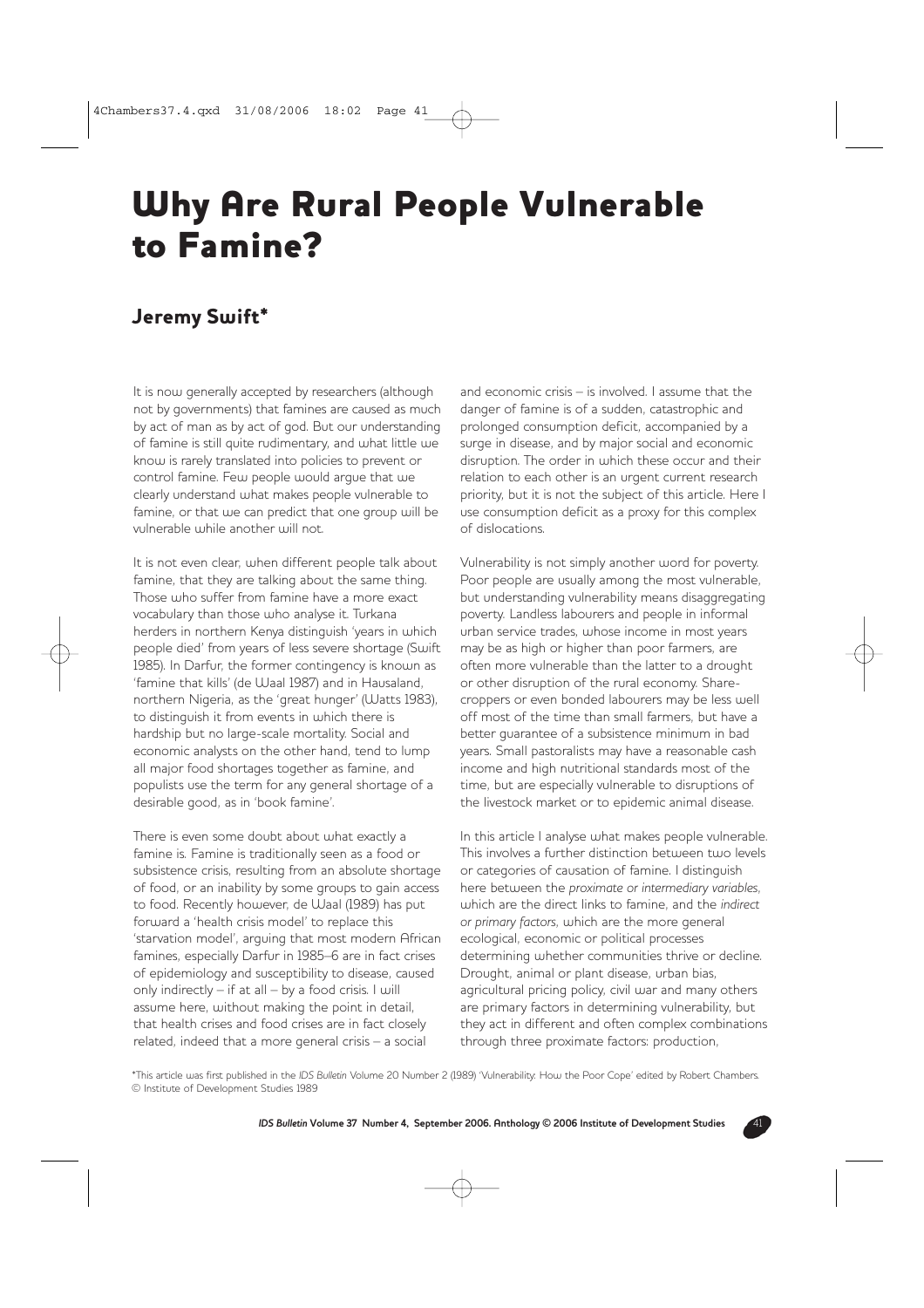exchange and asset processes. It is the role of these proximate variables that is described here, since they offer a way of classifying and understanding how vulnerability is created and maintained, and possibly how it can be reduced.

#### Production failures

Our first understanding of famine was that it is caused mainly by production failures. We may picture this as a simple cause and effect chain as follows:

**Diagram 1 Diagram 2**



Factors which act on the production box, and which can lead to consumption failure, include drought, flood, or animal and plant disease. Vulnerability is increased or decreased by general ecological potential (low potential leads to low and variable production and thus to higher risk of production and consumption failure), technology, crops and cropping strategies, and the possibility of alternative incomegenerating strategies. In this production-based view, famine vulnerability is mainly the result of uncertain production, and famine is directly caused by production failure, due for example to drought (the African famines of the 1910s, 1970s and 1980s), to animal disease (the African famines of the 1890s, following a rinderpest pandemic), to plant disease (the Irish potato famines), or even to the refusal of farmers to cultivate (one official view of the Ukrainian famine of the 1930s).

# Exchange failures

Building on the insights of the Indian famine commissioners since the 1860s, Amartya Sen showed in a classic book, *Poverty and Famines* (Sen 1981), that famines could, and often did, take place where there was no production failure, or where food was readily available. He identified failures in the exchange or market mechanisms as a key cause of famine among poor people. Sen argued that the value of poor people's production activities or endowments – their labour, cash crops, or animals – is liable to collapse in relation to staple food prices. When this happens, poor people starve, not because there is no food available (the production failure view), but because they cannot afford to buy food: the wage labour rate or the value of their animals or cash crops is too low in relation to food prices for them to acquire enough

calories. We may think of this as a failure in terms of trade, or an exchange rate failure. Sen's case histories show that exchange rate failures of this sort are an important trigger for famine in Africa and Asia.

The two main sources of terms of trade vulnerability for the rural poor are the wage labour market and commodity markets for agricultural and pastoral products. We may add these to the diagram of the famine causal chain.



Sen's analysis identified some important sources of vulnerability. He showed for example that, especially in South Asia, agricultural wage labourers and people in small-scale service trades are particularly vulnerable because of the sensitivity of their wage rates to changes in the wider economy. In Africa, with the possible exception of Sudan, this is not so much the case because of the much smaller proportion of people in such employment: African casual and informal sector urban wage labour markets seem less volatile and immediately responsive to external shocks and production crises such as droughts. In Sudan however, variability in seasonal agricultural wage labour rates is an important source of vulnerability.

On the other hand, in Africa it is the pastoral economies that form a major population group vulnerable to terms of trade failures. African pastoralists now get a large part of their subsistence through market exchanges or barter deals. West African pastoralists almost all get more than half their total calorie intake in cereal form, acquired by the sale or barter of animals or animal products. In Sudan and East Africa, the proportion is more variable, with some pastoral groups still heavily dependent for calorie intake on milk, meat and sometimes blood produced within the household, although even these groups depend much more on

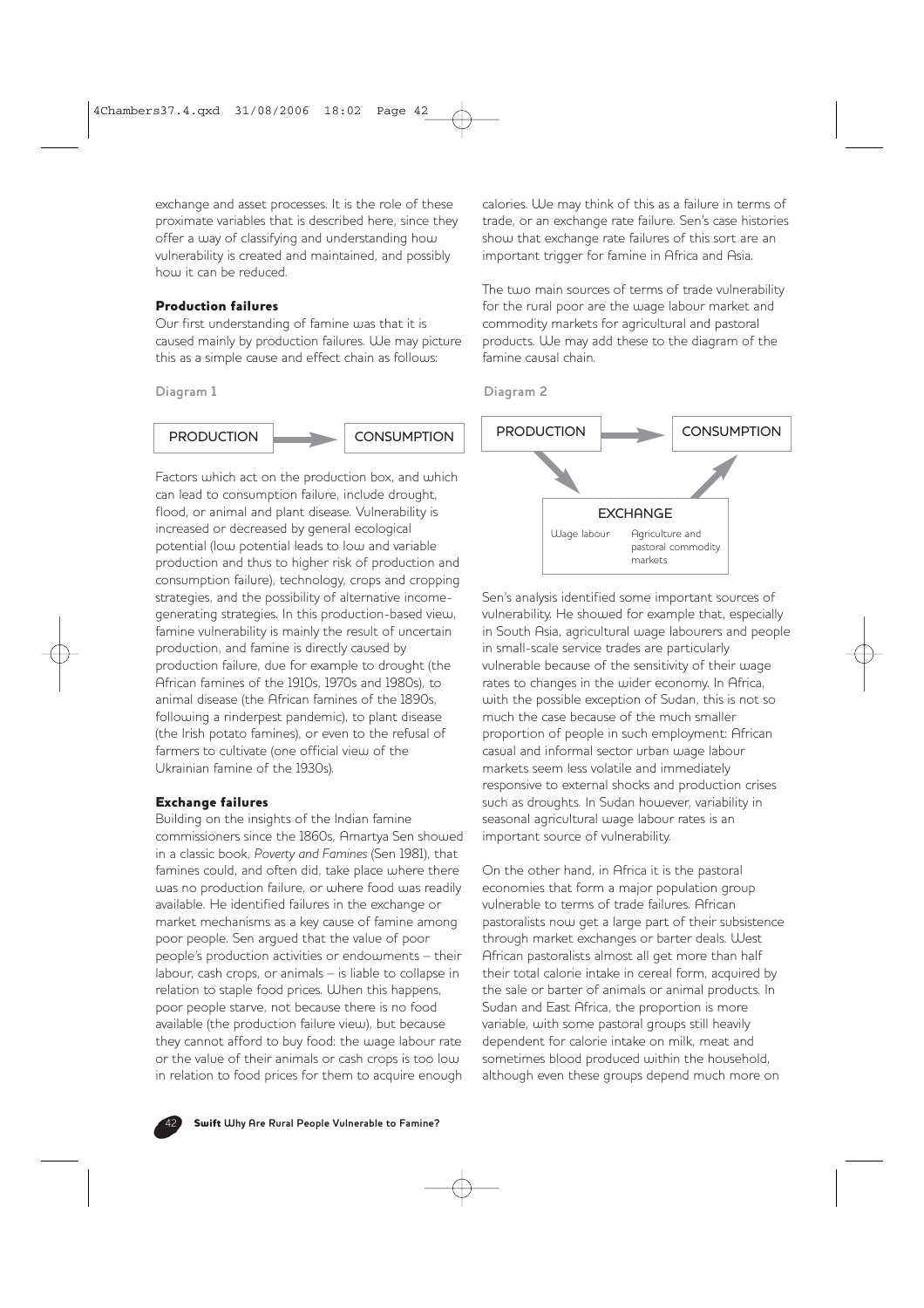cereal markets in bad years. Pastoral terms of trade under normal circumstances mean that calories of animal origin are considerably more expensive (usually in the range of two to five times more) than calories of vegetable origin. This means that pastoralists can usually get cereals at a substantial discount in exchange for animal products through the market.

It does however make pastoralists especially vulnerable to change in the normal animal-to-cereal price ratios. If animal prices fall (because animals are in poor condition, or many herders are selling, or few people want to buy), pastoralists face an exchange crisis even if the price of cereals does not rise, although the same forces that bring down animal prices are likely to push up cereal prices. All recent African famines in pastoral areas have been characterised by this price scissors effect. Of course, such failures in the exchange box in the diagram above are compounded by failures in the production box. Often the same events – drought or animal disease – trigger failures in both boxes at once, with a synergistic effect on consumption patterns.

Sen's analysis has made a major contribution to our ability to understand how famine works, and by focusing attention on exchange or terms of trade relationships helps identify the people and communities most vulnerable. But it leaves several important questions without an answer:

• Although exchange rate failures can be an important famine trigger, in fact they do not help very much in understanding or predicting the *timing* of the onset of the sudden collapse in people's ability to feed themselves, and they offer very little explanation of the apparent cumulative vulnerability of some communities. The breakdown in a community's ability to provide for itself, or in the ability of some members to provide for themselves, often happens some time after the failure of exchange or terms of trade relationships, just as it may occur one or two years after the onset of drought. Indeed the collapse sometimes takes place when the production and exchange situations appear to be improving. It seems as though there is a threshold of individual and community impoverishment, not immediately explained by production or exchange factors, at which the ability of households or communities to survive

collapses. In a wider sense, the explanation is an ahistorical one, unable to cope with changing vulnerability over time except by pointing to changing exchange or terms of trade risk. In fact, Sen's analysis treats each crisis as a new event, unrelated to earlier or later crises.

- **•** Sen does not adequately explain the *differential vulnerability* within some communities or between similar communities apparently facing similar production or exchange failures. Two examples will illustrate this: (a) in the West African Sahel, some pastoral communities such as the Tuareg are divided into ethnically stratified groups of free people and former slaves; these groups may now be equally poor, but they do not seem to be equally vulnerable to famine; (b) refugees in camps near capital cities (e.g. Khartoum) are not as vulnerable as refugees in rural camps (e.g. in south Kordofan or Darfur), even though the former have no more resources than the latter, and are equally affected by exchange failures.
- **•** Sen's work has the virtue of focusing on the differential role of poverty within communities, but has problems as an analytic tool since it looks mainly at households; it does not help very much in analysing *differential vulnerability between individuals within households*, nor to certain aspects of vulnerability of *entire communities*.
- The work does not help us understand apparent differences between communities in their *expectations of government assistance*. Ethiopian villagers apparently readily move to the roadside or to administrative centres in times of crisis; Sudanese villagers in Darfur and most Sahelian pastoralists do not. Such differences are an important part of vulnerability and are also crucial to planning a relief effort, but exchange failures do not have an explanation.
- Sen's work does not explain the behaviour of many households faced by famine, who may go to considerable lengths to *preserve their assets* at almost any cost. The case of households which send some members to relief camps where mortality is known to be high, rather than further deplete their assets, or refrain from cutting down valuable trees or selling their last animals are well documented (e.g. see de Waal (1987) on Darfur). Indeed, people in relief camps, despite the degradation and health dangers, commonly hoard relief food in order to acquire further assets, or to delay the moment when they have again to live from productive assets.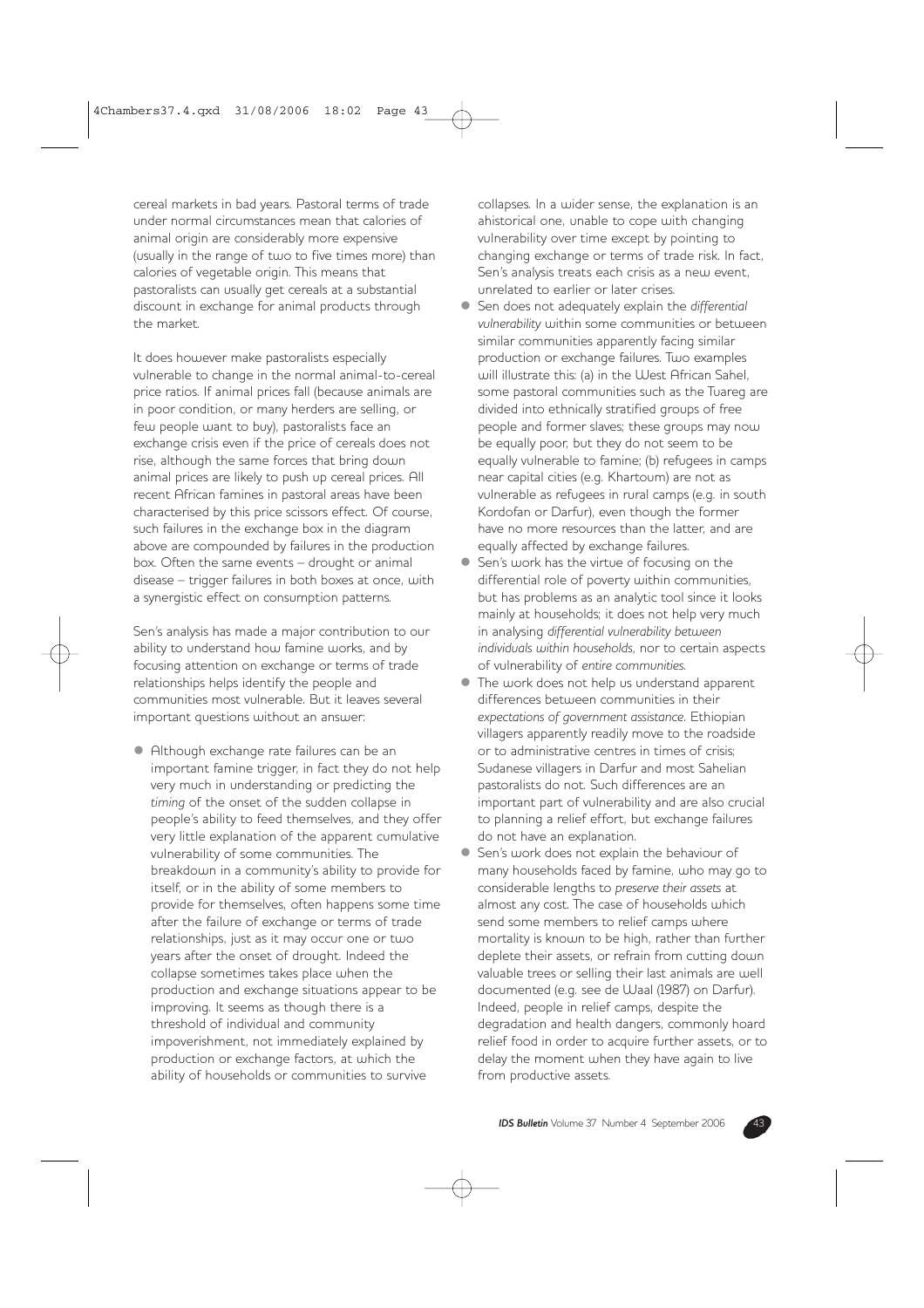- $\bullet$  The work does not satisfactorily explain what happens *after a famine*, when production and exchange relationships return almost to normal, although some households and communities remain much more vulnerable than others in ways production or exchange failures cannot satisfactorily account for.
- Sen's work treats war and civil disturbance as external to the model. Yet clearly civil war and other major disturbances are crucial to understanding vulnerability and famine in situations as different as Ethiopia, Sudan, Mozambique and Kampuchea.

Sen is aware of these problems. The main statement of his argument in *Poverty and Famines* tries to deal with them by broadening the field of concern to the concept of entitlements, rather than the narrower notion of exchange or terms of trade relationships. Entitlements, as defined by Sen, include all the productive resources owned by a household, including its labour power, and all its tangible assets; Sen also includes, although almost as an afterthought, social security provided by the state. However in his detailed analysis of cases, he deals almost entirely with production and exchange failures, concentrating on the relative role of each in the genesis of particular famines. Under the label of entitlements, he is in fact concerned with wage labour rates and livestock prices relative to grain prices.

As Sen himself states, his analysis is a sophisticated poverty analysis, and famine vulnerability is treated as synonymous with poverty. In his view (a) vulnerability to famine is a direct function of relative poverty, and (b) relative poverty is a direct function of a household's ownership of tangible resources or endowments (labour, land, animals), and the rate at which it can exchange these for food.

We may ask whether either of these propositions is entirely true. Are the poorest people, and only the poorest people, the most vulnerable to famine? Is their poverty – defined in terms of the ownership (in a liberal, market economy sense of ownership) of mainly physical endowments – the main cause of their vulnerability? I think this may not be so, as I will attempt to show in the following argument. In particular, perhaps we need to introduce a better concept of risk – risk of future catastrophic collapse of consumption – into the definition of vulnerability.

#### **Assets**

Can we improve our understanding of vulnerability and famine by including in the model a more detailed analysis of the role of assets in a wide sense? This means separating out the terms of trade part of Sen's entitlement analysis, confining it to questions of exchange rate failure, and then analysing in more detail the other types of entitlement hinted at by Sen. By assets in this context I mean a wide range of tangible and intangible stores of value or claims to assistance which can be mobilised in a crisis. A preliminary list of household assets relevant to famine vulnerability might be as follows, subdivided somewhat arbitrarily into investments, stores and claims:

#### $\bullet$  Investments

- *human investments*, including investments in education and health;
- *individual productive assets*, including animals, farming equipment, houses and domestic equipment, land, trees, wells;
- *collective assets*, such as soil conservation or water harvesting works, irrigation systems, access to common property resources.

#### z **Stores**

- *food stores*, granaries, etc.;
- *stores of real value*, such as jewellery, gold;
- *money or bank accounts*.

#### z **Claims**

- *claims on other households within the community*, for production resources, for food, labour or animals;
- *claims on patrons, big men, chiefs or other communities* for help in need;
- *claims on government;*
- *claims on the international community.*

Assets in this broad sense (including investments, stores and claims) are created when production leads to a surplus beyond immediate consumption requirements, and households use this surplus, willingly or unwillingly, to invest (including investment in better education or health), to build up physical stores of all sorts, and to 'invest in claims' by putting more resources into the community or government. This last category covers a wide range, including stock friendships, common among African pastoralists, whereby animals are loaned between kin and friends, other sorts of loans and gifts, traditional

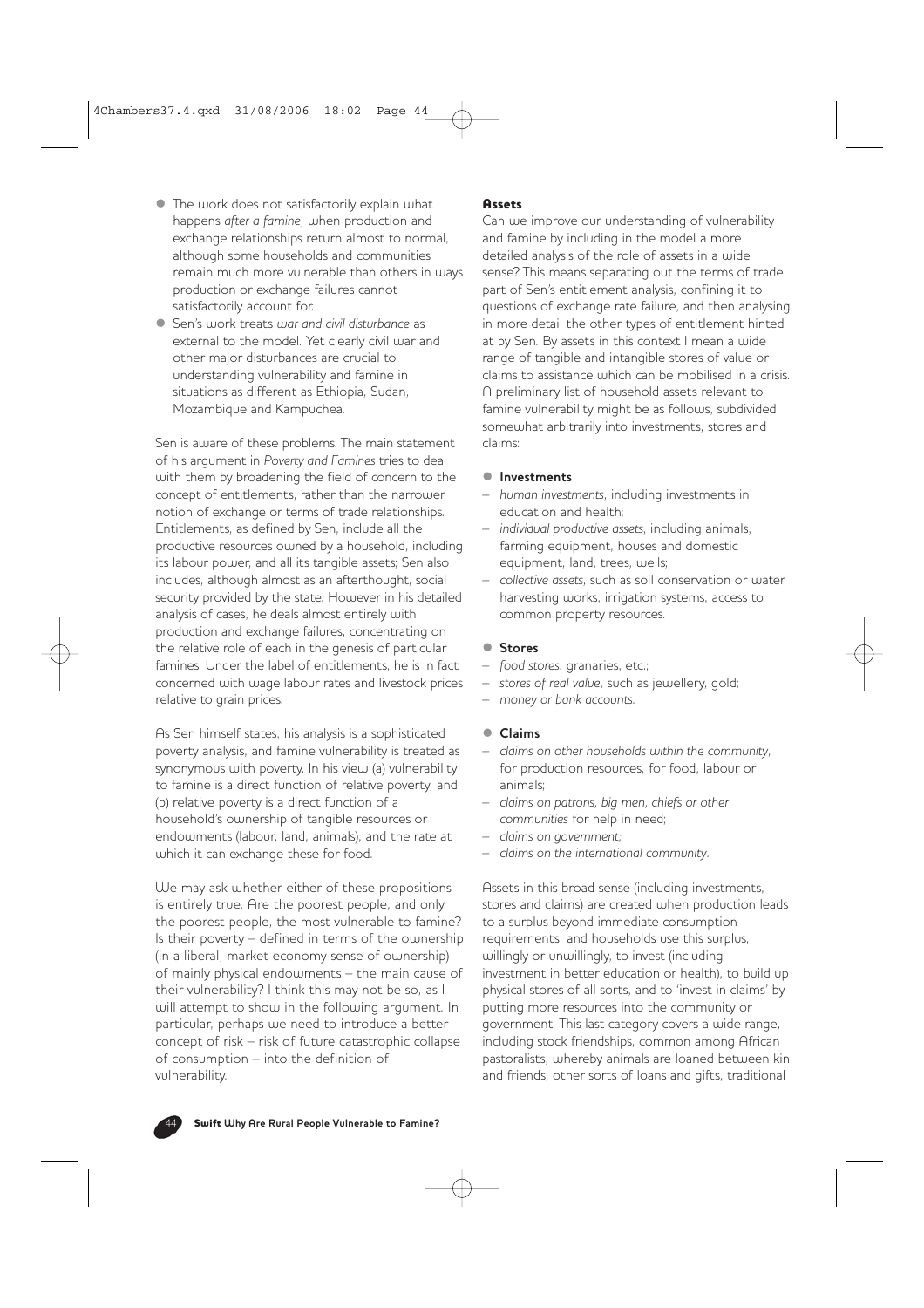tribute and tax payments, contributions to community funds and resources, and the payment of taxes and other contributions to government.

Many of these assets are cashed in when households face a crisis: production assets are sold, granaries are emptied, jewellery is sold, bank accounts emptied, loaned animals recalled, labour debts called in and community support mechanisms activated. The sequence in which these assets are called in at different levels of crisis is an important theme for famine research. The sequence is mainly determined by the status of different categories of asset. Investments and stores are generally resources under the individual control of households, and can be mobilised by that household alone or in conjunction with others (in the case of collective assets); claims, on the other hand, refer to a range of wider social and political processes, whose activation depends on some level of collective decision.

Assets create a buffer between production, exchange and consumption. Production and exchange activities create assets, and in case of need assets can be transformed back into production inputs. Alternatively assets can be transformed directly into consumption, or indirectly through an exchange mechanism. Diagram 3 adds assets to the picture of casual pathways between production, exchange and consumption.

The notion of claims in this respect is shorthand for a variety of redistributive processes within smaller and larger communities, ranging from households and

**Diagram 3**



extended families, through shallow kinship groupings to major lineages, and up to the level of traditional and modern political formations. At the simplest level, groups of kin and friends help each other with food, labour or other resources. Such gifts and loans are made with varying expectations of reciprocity, but all involve an implicit recognition that membership of a community involves both an obligation to share resources, and a right to support from the community in case of need. In some cases this idea of reciprocal support goes so far as to throw doubt on the comparability of customary notions of private property with the classical liberal economy view, which is an important part of Sen's concept of entitlement. In many African pastoral economies, for example, the idea of private ownership of animals, especially large stock, is tempered by an ideology of collective clan property in the same animals, through which the clan as a whole has the duty and the power to redistribute animals from wealthier to needier people in a crisis.

At higher sociological levels, within both traditional and modern polities, the notion of claims merges with ideologies of community redistributive taxes (such as the *zekkat* now common in one form or another in Islamic Africa) designed to ensure survival of the poor in a crisis. The range of traditional institutions achieving the same end – collective work parties, shared meals, community granaries, rainmaking ceremonies or collective prayers in times of food shortage which include the redistribution of food or money from richer to poorer – is very large in Africa. At a different level, destitute members of one community may go to other communities to beg for work or charity. An undocumented and largely unanalysed aspect of recent famines is the way many slightly less poor rural communities have helped slightly poorer communities to survive – an act of apparent altruism explainable in terms of riskaversion in a longer perspective.

Claims on government are a particularly interesting case. In many types of rural society, payments or labour services to a dominant traditional political authority do create an expectation of a social contract, under which the political authority is expected to help in a crisis by redistributing food. The way this operated to avert famine has been well documented by Cissoko (1968) for the Songhay empire in the Niger river valley in Mali for the century or so before the chaos caused by the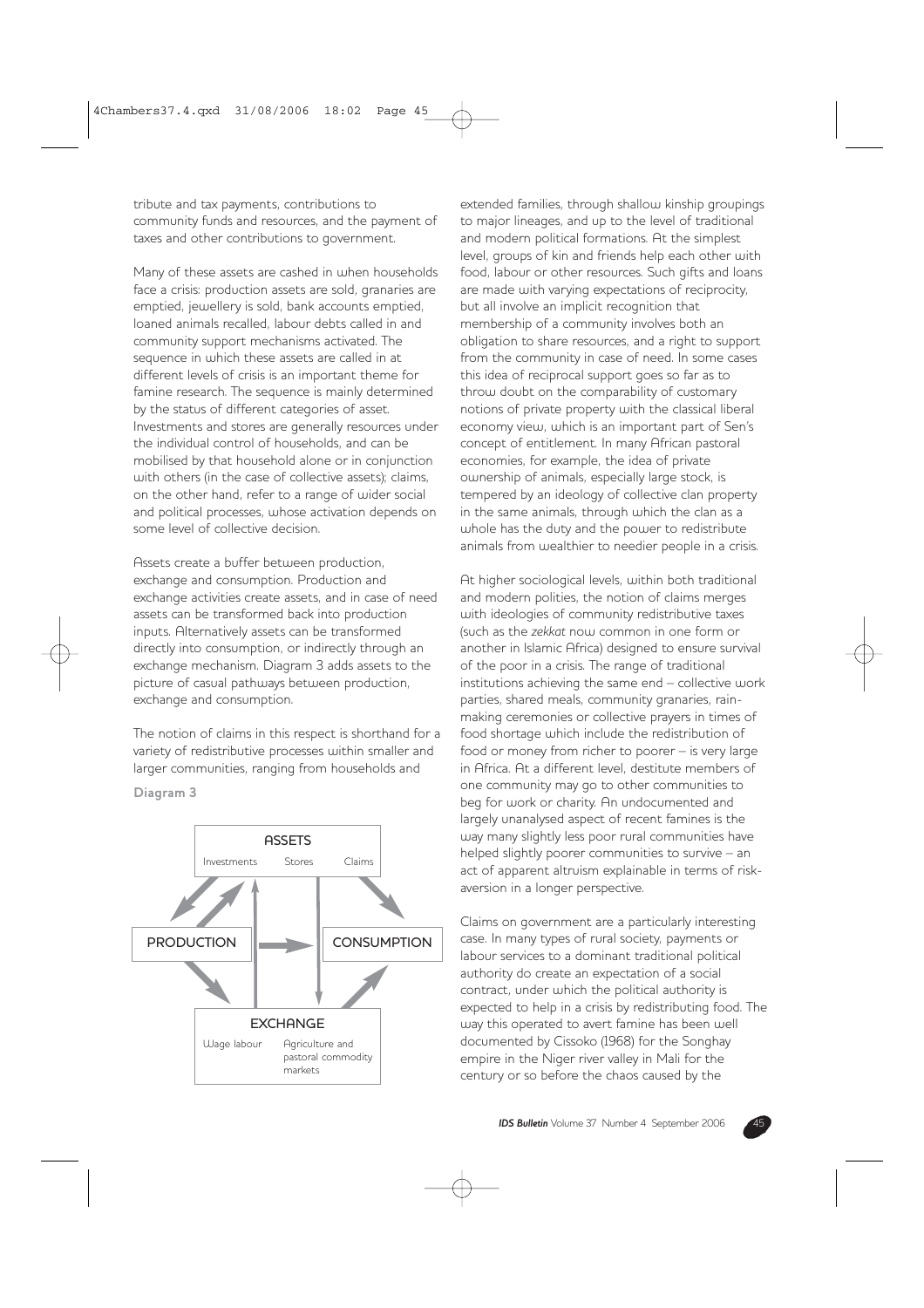Moroccan invasion at the end of the sixteenth century. Traditional political authorities in many parts of the African dry belt continue to fulfil this function to a limited extent, and at an anecdotal level there are many stories of prosperous chiefs ruining themselves to keep their followers alive in the recent droughts; at the very least this suggests an ideology of sharing in a crisis.

This is not a plea for a pre-colonial 'merrie Africa' in which everyone shared and there was no famine. The model proposed here is close to Watts' (1983) reformulation, in respect of famine vulnerability in the Sokoto Caliphate in northern Nigeria, of the moral economy argument of Thompson (1971) and Scott (1976). The risk-avoidance strategies of precapitalist rural societies extend beyond agricultural and pastoral techniques into social and political mechanisms which include, at one level, more formalised expectations about the role of patrons or elite classes in ensuring peasant subsistence needs in a crisis. This normative subsistence guarantee spreads throughout the peasant universe in widening circles of responsibility, from the household, to extended kin, to village or pastoral clan patrons or superior classes, and ultimately to the state itself. This model does not suppose that villages or pastoral clans are corporate entities without class or status divisions; indeed, the moral economy emerges as the outgrowth of class struggle over the subsistence minimum and surplus appropriation. Governments, elites or the wealthy control the poor but depend on revenue derived from them. Within a common field of force, the moral economy is necessary to the survival of both ruler and ruled (Watts 1983: 104–9).

Colonial and post-colonial governments in Africa have not been very clear about their responsibilities in this respect. The growth of commodity production and market relations has strengthened food security in some aspects, but has also undermined the redistributive guarantees of the pre-colonial economy, replacing them with an uncertain market mechanism. As modern government has taken over the powers of traditional political authorities, it has expropriated the assets of rural people (including their stores, physical investments and collective investments). It has also imposed a substantial tax burden, offering in theory in return some social security in the most general sense. But although no colonial or post-colonial government in Africa would presumably deny a responsibility to keep its citizens

alive in a famine, few would go as far as the 1880 Indian Famine Commission report, which stated:

... there can be no doubt that a calamity such as famine ... is one which a country such as India wholly transcends individual effort and power of resistance. It accordingly becomes the paramount duty of the State to give all practicable assistance to the people in time of famine, and to devote all its available resources to this end. (quoted in Drèze 1988: 13–14)

To what extent people feel they have a claim on the government in a crisis in unclear. Urban people certainly do, and successfully exercise that claim. Rural people seem much more ambiguous and varied in their responses: some do appear to call on the government not to let them starve, others do not. It would be an interesting research question to relate this to the tradition of effective central authority and high tax payments. Do communities, for example in the central Ethiopian highlands, where there is a long tradition of this sort, have a greater expectation of government support in a crisis? Do they 'call in their claim' more readily, abandoning efforts at selfhelp much earlier than communities where there is no such tradition, such perhaps, as Darfur (in terms of its expectation of the Sudan central government) or many Sahelian pastoral groups?

Reducing assets (including claims) makes households and communities more vulnerable, and the analysis could probably be extended to processes within households, particularly in respect of gender and intergenerational assets and claims. But this vulnerability will not be easily visible. Even tangible assets, such as granaries or livestock are often concealed to avoid expropriation by government, and many assets are intangible. People may survive for a year or more of crisis by cashing in physical assets and calling in claims, and then exhaust them so that their ability to survive appears suddenly to collapse, perhaps even at a time when production or exchange relations are improving.

The poorest people have fewest assets, so in general the poorest households reach the threshold of collapse much faster than others. Within socially stratified communities, low-status groups have fewest claims, and so may reach the threshold faster than their other asset holdings might predict. But low asset status is not necessarily synonymous with

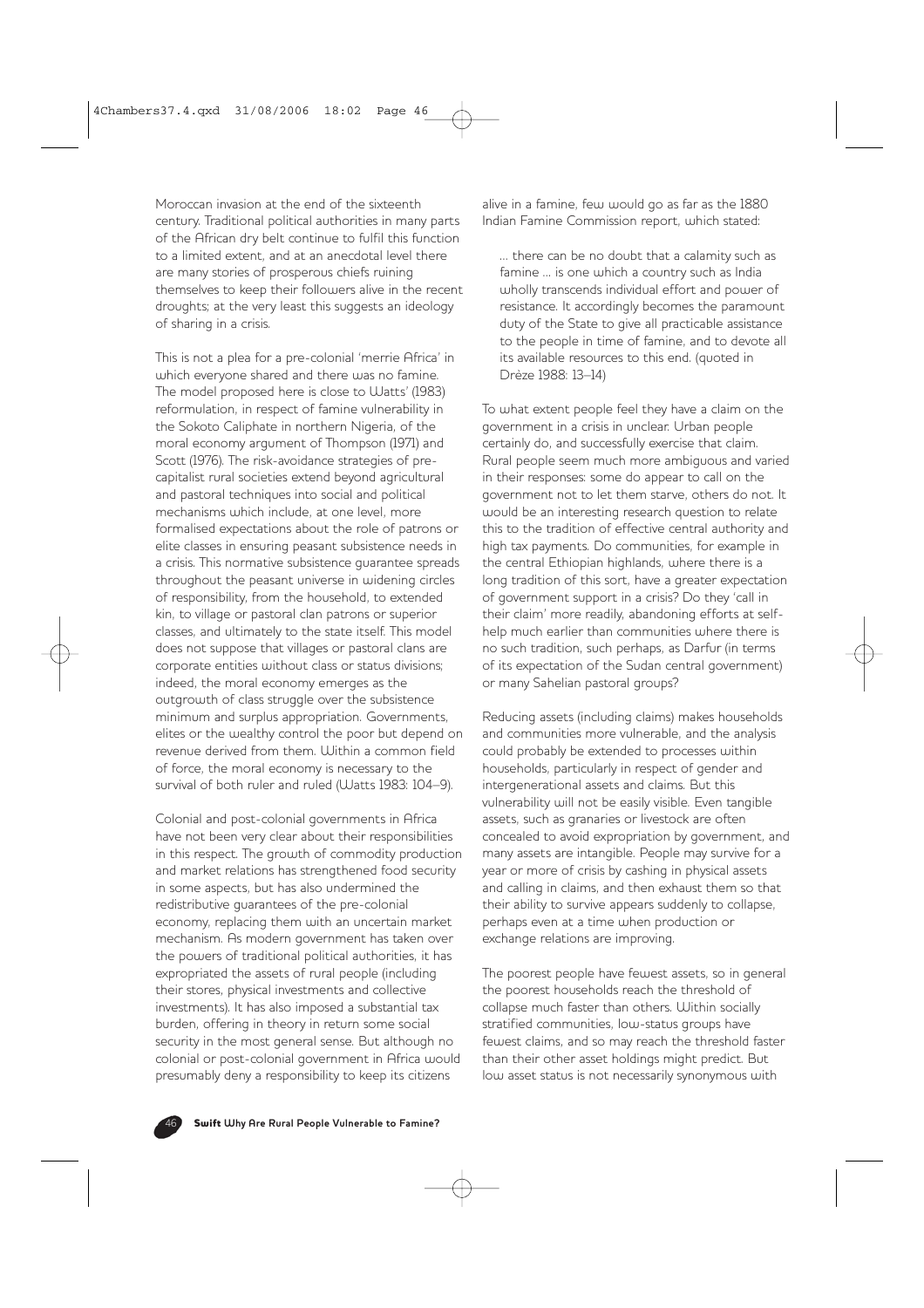greatest poverty. The urban poor, and refugees in camps close to large towns, though often very poor, do seem able to exercise effective claims on the government for preferential assistance, in a way poor rural people generally cannot.

The way nearly destitute people try desperately to protect their assets in itself suggests something of their importance, both for survival in a crisis, and for recovery afterwards.

## Historical changes in vulnerability

The asset status of rural communities does not remain static, and the way it evolves is a prime determinant of changing vulnerability. To illustrate this, I look at the case of Sahelian West Africa, shown in Diagram 4.

It is difficult to summarise complex historical trends into a single score, but we must try. Taking first the production box, and considering processes in the twentieth century only, we may make the following estimates. Climatic factors have been quite mixed, as has general ecological potential, with dry periods causing regression of vegetation and crops, and wet periods their recovery. Agricultural technology has probably on balance had a beneficial effect, although the pattern with crops and cropping is less clear, with some improved food crops but very uneven experience with cash crops. The possibilities for offfarm production activities have probably substantially improved. In summary, the production box probably deserves a mixed plus-minus mark.

In the exchange box, wage labour possibilities have probably substantially increased. The picture for commodity markets is more uneven. Pastoral markets have improved markedly, even though terms of trade remain vulnerable. In agricultural markets, cash crops have offered much wider incomegenerating opportunities, although prices have varied; food crop markets have generally declined. The exchange box also gets on balance a plus-minus mark, perhaps with more pluses than minuses.

The picture for the assets and claims box is more complicated still. Human investments, in health and education mainly, have probably improved, but most other investments have declined, especially collective investments in production-enhancing technologies and common resource management; investments deserves a plus-minus mark.

Stores and claims on the other hand, have declined in a fairly unequivocal way, with the exception of claims on the international community, which have only worked late and inefficiently. Both deserve negative marks.

The picture of historical changes in famine vulnerability, with the estimated marks for positive or negative changes in vulnerability, is shown below.





Such an exercise is very superficial, although no doubt it could be done more rigorously. It does, however, suggest that there has not been an equal increase in vulnerability in all boxes of the model. The situation has in fact been very mixed. However, if these marks make any sense, the assets box has seen a clear decline, meaning greatly increased vulnerability from this source. Is this a real marker to one of the reasons for increased vulnerability to famine in such Sahelian populations?

Put another way, has the increased economic integration of the traditional Sahelian economies with wider markets, and the corresponding decline in local circulation of goods and services, achieved important economic benefits for most producers, but at the cost of significant increases in two sorts of vulnerability: increased dependence on market transactions with corresponding vulnerability to terms of trade failure, and a reduction in physical assets and effective local claims, inadequately compensated by a non-functional social contract with central government?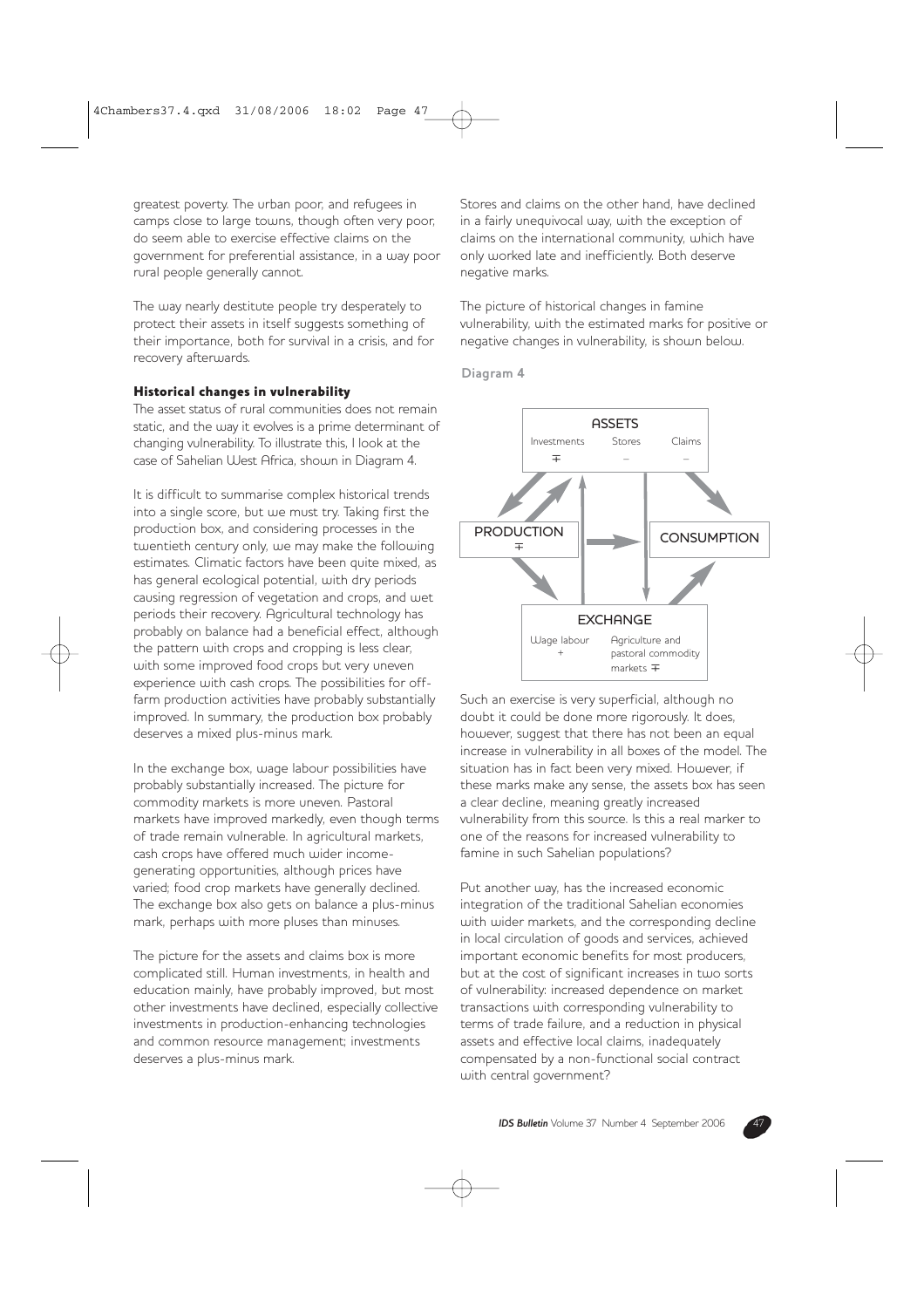#### Conclusions for famine policy

The analysis of assets and claims does appear to add something to our understanding of famine vulnerability in addition to the insights from analysis of production and exchange failures. It gives a clearer idea of the way famine is generated, who suffers most, the chronology of economic and social collapse, and the thresholds at which different groups become utterly destitute. It explains why war and civil unrest, the most obvious break in the moral economy and abrogation of claims by government, are a crucial cause of vulnerability. It also explains more about household and community strategies to avoid famine and rebuild a life afterwards. It answers most of the questions raised earlier about entitlement theory.

Perhaps it also helps us to ask more appropriate questions about the apparent difference between recent African and Indian famines. Those who are most vulnerable to famine in India (especially agricultural labourers and petty commodity and services producers) are not necessarily the most vulnerable in Africa (with the possible exception of Sudan). Income failures for such people seem the most important cause of Indian famines. Is this true of Africa? Are assets more important to the survival of rural people in Africa than they are in India, and asset failure thus catastrophic? Are claims to community support more effective in Africa most of the time, but the situation resultingly catastrophic when such support breaks down?

Perhaps most significantly, does the Indian government now accept claims on it by starving people, as the 1880 Famine Commission urged it should, and so do something about them (through famine codes, employment guarantees, fair price shops, cattle camps), in a way that African governments do not?

If this way of looking at famine vulnerability has some virtue, it has clear implications for policy. A policy to reduce vulnerability would not then necessarily be the same as a policy against poverty, although it would have much in common, nor would it be the same as a food policy, although a food policy should include a policy on reducing vulnerability. A vulnerability policy should include actions in the fields of production, exchange and assets. Some potential policy areas would include:

**Early warning.** Low asset status in rural communities would be a particularly good indicator of vulnerability.

- **Exchange interventions.** Interventions in the wage labour market (through employment guarantees) and in commodity markets (through price support) would reduce vulnerability.
- **Improving assets and claims.** The main problem is how to rebuild the asset status of rural communities in both tangible and intangible assets. Making it easier for people to invest in health and education would help – few households with one educated member starve, perhaps precisely because such people can effectively activate claims for assistance from the government. Government can assist recapitalisation and collective investments in productive technologies. Cereal policy, instead of emptying household and community grain stores, should help keep them full; the same should apply to bank accounts, other stores of value, and perhaps even to new forms of insurance. Policy should revitalise and strengthen systems of claims and responsibilities, starting with a clearer and more effective view of government responsibility and the legitimacy of claims against it in a food crisis, but extending to and including systems of local community support.

There are also lessons for emergency relief and food aid. Rehabilitation of rural economies after famine means not only reinstating their production status, and ensuring that their exchange and terms of trade relations are acceptable. It also means the much longer tasks of rebuilding their asset status, and their own social frameworks through which claims and asset sharing are organised. At present, relief tends to undermine local organisational capability by imposing procedures dictated by an understandable desire for efficiency, donor accountability and shortterm cost-effectiveness. But local community structures are bypassed whenever relief food is distributed to those who qualify on a nutrition status criteria, or food-for-work is organised in labour gangs for projects decided and administered by the relief agency. If local organisational capacity is an important resource in making communities less vulnerable, actions such as these, even if they save lives in the short run, contribute to greater vulnerability in the long run. Food aid in particular, in relief programmes, should be used not only to save lives but also to protect assets; in rehabilitation programmes, food aid should be used more explicitly to rebuild household and community assets, and to rebuild local organisational capability.